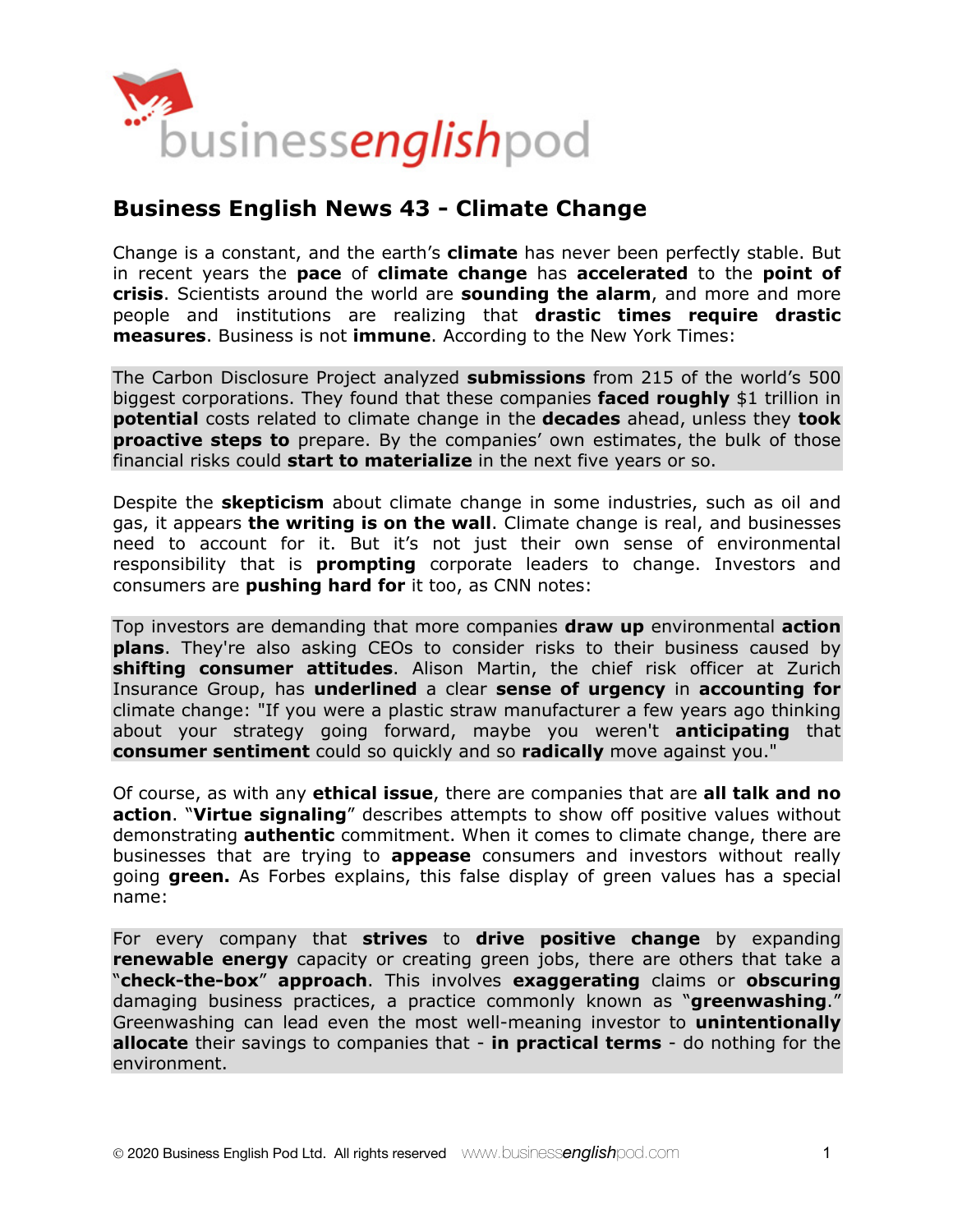But focusing on the **perception** of consumers and investors misses an important point. What these greenwashing companies may fail to see are the enormous opportunities. **Facing** climate change isn't just about costs. For companies that take a **proactive approach**, there may be huge **payoffs**, as outlined by Deloitte:

Firstly, companies can aim to improve their **energy efficiency**, thereby reducing their costs. Secondly, climate change can **spur innovation**, inspiring new products and services which are less **carbon intensive**. Thirdly, companies can improve the strength of their **supply chains**, for example by reducing how much they depend on **price-volatile fossil fuels** and using more renewable energy instead. Together, these changes can improve **competitiveness** and **unlock new** market **opportunities**.

Clearly, businesses have a lot to gain by getting serious about going green. It's a good example of how regulations – which individual companies may find **constraining** – can have **transformative** economic **effects**. According to the Star:

The government policies created in response to the **Paris climate agreement** are changing the economy and world of finance. The **World Bank** projected that the world would see an estimated \$23 trillion U.S. in **investment opportunities** between 2016 and 2030. That included renewable energy, transportation and **waste systems** in **emerging economies** such as China, Russia and India.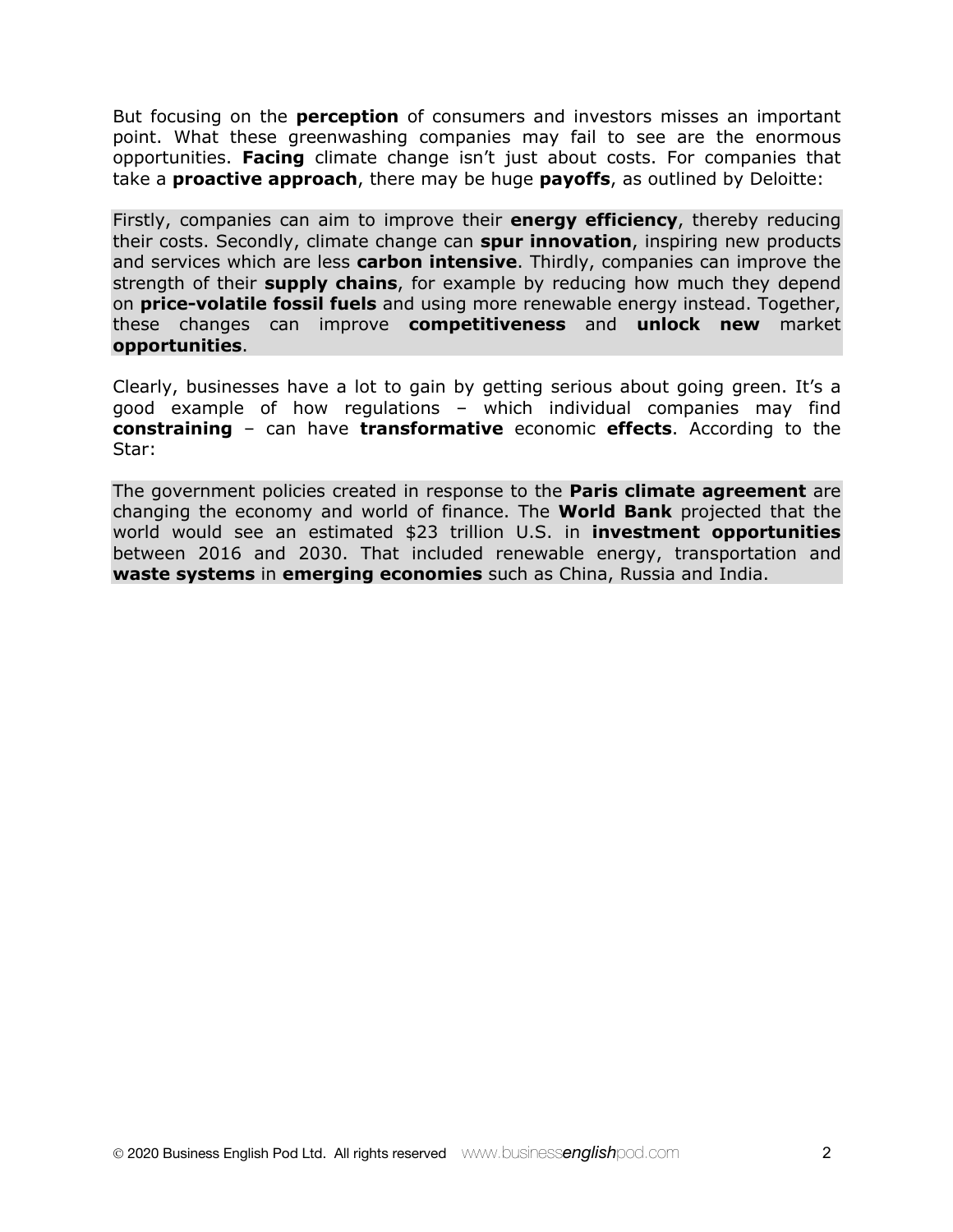## *Vocabulary*

Climate / Climate change: the weather patterns in the world overall; "climate change" refers to changes over time in the world's climate; "Increasing concern about climate change is driving consumers to change their buying habits."

Pace: the speed at which something happens; "The increasing pace of technological change is difficult for many people to adapt to."

To accelerate: to increase in speed; "Growth in the electric car market is beginning to accelerate rapidly."

Point of crisis: the beginning of an emergency situation; "The decrease in sales started last year, but it's only recently that it has reached a point of crisis."

To sound the alarm: to announce or tell people about something dangerous; "A couple of smart economists sounded the alarm before the banking crisis, but nobody listened to them."

Drastic times require drastic measures: when you are in an extreme or emergency situation, you may need extreme actions; "Yes, we're cutting a lot of staff, but drastic times require drastic measures and we won't survive if we don't."

Immune: not affected by something; "Sales of hygiene products such as shampoo and toothbrush are immune to recession, since people always need them."

Submission: a document you give someone for official consideration.

To face: to have to deal with a situation; "Looks like we'll be facing increased competition from a couple of new companies in the marketplace."

Roughly: approximately; "We've got roughly 150 people at our Ohio factory, and about 200 at our Kentucky plant."

Potential: possible in the future; "We could see potential savings of \$10,000 per year by changing to a cheaper paper supplier."

Decade: a ten-year period.

To take proactive steps: to take actions before they need to be made, rather than waiting for problems to happen; "Instead of waiting for the new safety regulations, let's take proactive steps to improve our practices now."

To start to materialize: to begin to happen or become real; "The rise in real estate values that people have been predicting are finally starting to materialize."

Skepticism: doubts about the truth of something that other people believe; "Tesla's oddly shaped Cybertruck has been met by a lot of skepticism by critical consumers."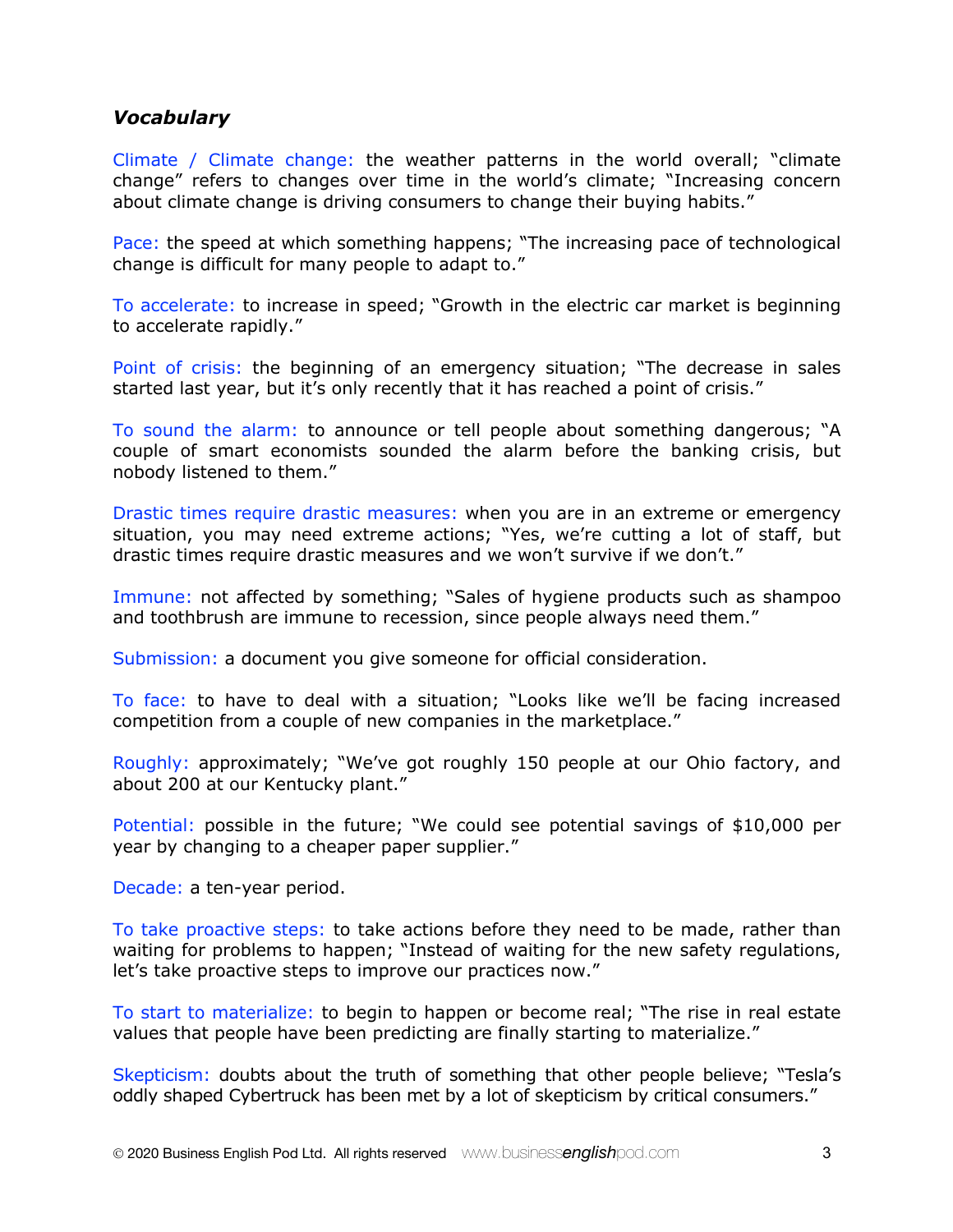The writing is on the wall: something will go wrong or disappear soon; "Dave, the writing is on the wall for coal... you'd be a fool to invest."

To prompt: to cause something to happen; "Several bad accidents have prompted the company to completely change its safety policies."

To push hard for something: to encourage someone strongly to do something; "The union is pushing hard for wage increases, but management is unwilling to give in."

To draw up: to prepare and write; "All right, it sounds like we agree on everything, so I'll have Debbie draw up a contract and I'll email it to you tomorrow."

Action plan: a written plan of steps to achieve a goal; "All right, this is a great idea, now let's come up with a clear action plan so we can actually make it happen."

Shifting consumer attitudes: changes in the ideas or behavior of people who purchase a certain type of good or service; "Banks have had to respond to shifting consumer attitudes by offering more personalized services."

To underline: to emphasize or highlight; "So, if there's one thing I'd really like to underline, it's the importance of having a clear agenda for every meeting."

Sense of urgency: a feeling that something must be dealt with or solved quickly; "I know this is important, but your sudden sense of urgency is really stressing me out."

To account for: to be the reason why something is true or happens; "The downturn in the auto industry helps account for the decline of cities such as Detroit."

To anticipate: to believe that something will probably happen; "I don't think anybody in finance really anticipated how much sales would grow this year."

Consumer sentiment: a measure of how positive people feel about the economy; "Economists are hopeful that improving consumer sentiment means we're going to see an upturn in investment."

Radically: extremely; "Work expectations of accountability and transparency have changed radically in the past 30 years."

Ethical issue: a problem related to what is right or wrong in a situation; "Sexual harassment is one of the most important ethical issues in business today."

All talk and no action: used to describe someone who says something is important or necessary but doesn't do anything about it; "Come on Frank, you complain about the job, but you'll never quit. You're all talk and no action."

Virtue signaling" saying or writing something to show you have good or correct opinions, but not necessarily acting on those opinions.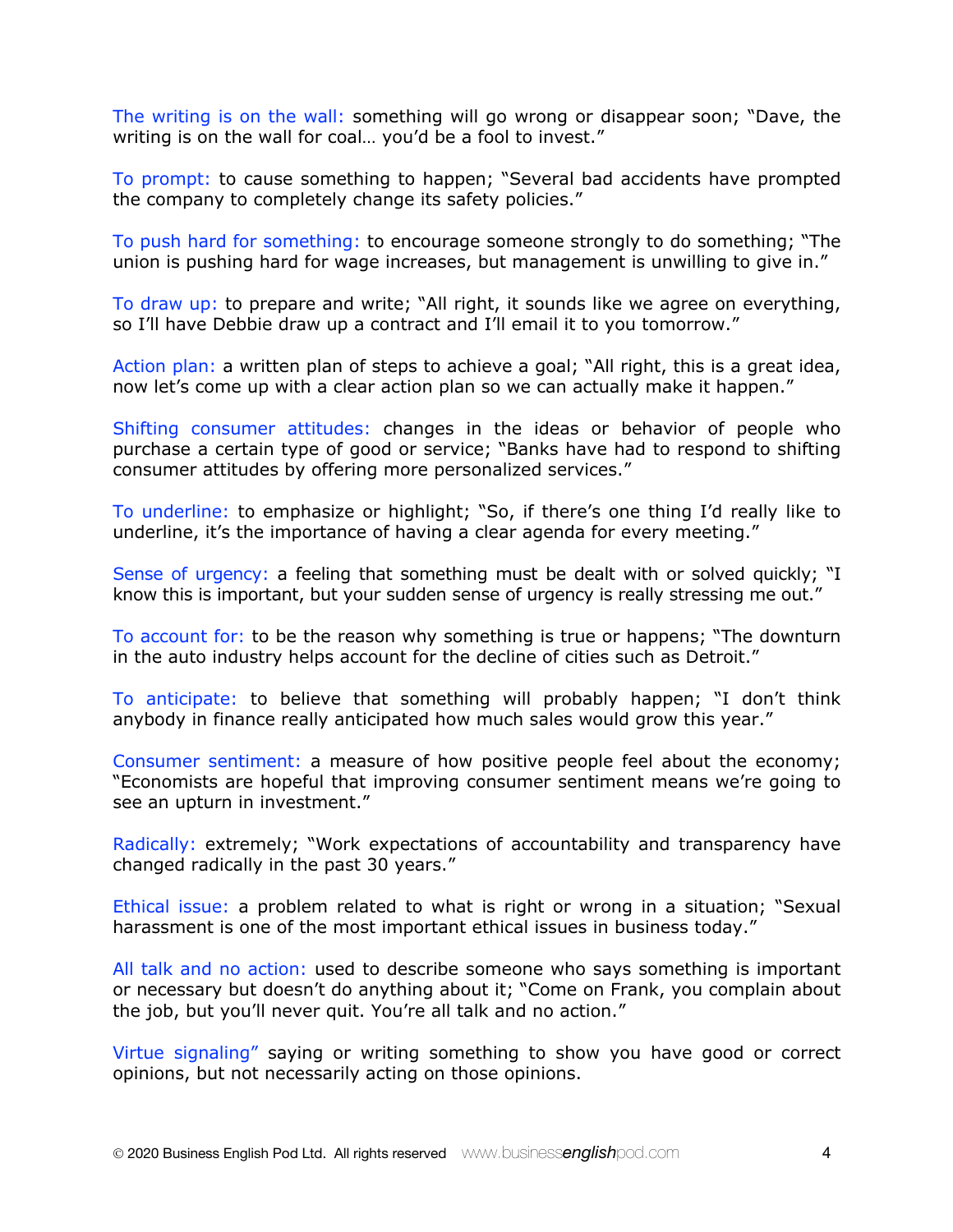Authentic: real or sincere; "Employees are looking for truly authentic leaders who care about the company and staff deeply."

To appease: to make someone less upset by giving them what they want; "Instead of making excuses, you should appease your customers by giving them full refunds on defective products."

Green: environmentally responsible or related to sustainable activities and business; "Our latest green initiative involves removing all disposable plastics from the company cafeteria."

To strive: to try hard; "After 10 years of striving to find a safer painkiller, our R&D department has finally come up with something."

To drive positive change: to lead helpful changes in a group or organization; "Looks like the new young CEO is driving a lot of positive change that has employees really excited."

Renewable energy: energy sources that replace themselves naturally, such as wind, sun, and water power; "Renewable energy has become a lot cheaper since governments have provided incentives for environmental initiatives."

"Check-the-box" approach: doing the basic minimum to meet a standard or requirement; "We're not going to take a check-the-box approach here Dan."

To exaggerate: to make something seem bigger, greater, better, worse, etc. than it really is; "Sorry guys, I guess I was exaggerating a bit when I said we were a million dollars in debt."

To obscure: to cover something so it can't be seen; "Bonnie's charming personality obscures the fact that she doesn't really have the skills to do the job."

Greenwashing: giving false or misleading information about how environmentally responsible something is; "Regulators are saying that Finco is simply greenwashing and not really demonstrating a commitment to reducing their carbon footprint."

Unintentionally: without planning or trying to do something; "I wouldn't be concerned; I'm sure that was unintentional."

To allocate: to officially gives something to a person, group, or initiative; "The finance committee has decided to allocate twice as much money this year to professional development and engagement."

In practical terms: in reality; "Sure, we'd like to say we're an innovative company, but in practical terms, we're still using 20<sup>th</sup> century technologies."

Perception: a way of understanding or seeing something; "Our new ad campaign is designed to change public perception and attract new customers."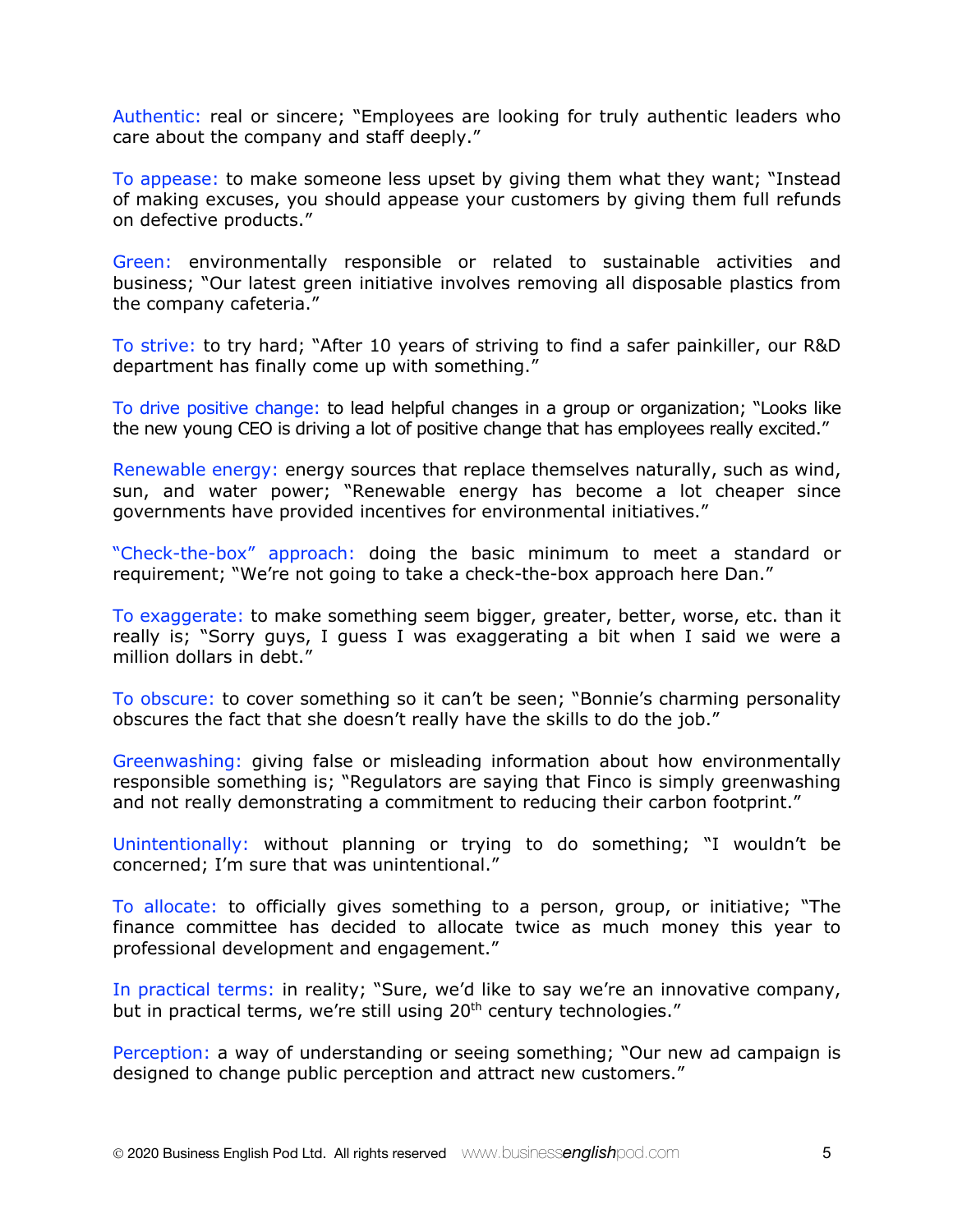To face: to deal with a problem; "We're losing money Isabelle. It's time we faced the problem and cut some big costs."

Proactive approach: a way of dealing with a problem before it happens; "It's time we took take a proactive approach to health and safety."

Payoff: benefit from doing something; "We took a big risk moving into the European market, but the payoff has been huge in terms of increased profits."

Energy efficiency: using less energy to perform the same activity; "In an attempt to improve our energy efficiency, we've installed solar panels."

To spur innovation: to encourage new ideas or methods; "Sometimes financial difficulty spurs innovation, as we find new ways to save money and operate efficiently."

Carbon intensive: using a lot of energy in relation to its economic importance.

Supply chain: a series of processes involved in delivering a product to consumers.

Price-volatile: tending to change in price often or widely; "If we can rely less on price-volatile fuels, we'll be able to control costs better."

Fossil fuels: fuels such as coal and oil that are created from decayed material of living things from thousands of years ago; "Many investment companies are pulling money out of fossil fuel companies and putting it in new green technologies."

Competitiveness: the ability to perform well against other companies in a market; "These new machines are going to help us get more work done faster and improve our competitiveness overall."

To unlock new opportunities: to create new economic possibilities; "The new trade agreement has unlocked new opportunities for Canadian companies in Europe."

Constraining: limiting someone's freedom, decisions, or possibility; "With so many environmental and safety regulations, it a challenge to keep up."

Transformative effects: influences that involve great change; "The new factory will employ 500 people and have transformative effects on the local economy."

Paris climate agreement: a 2016 agreement among many countries to reduce greenhouse gas emissions and make economies more environmentally friendly.

World Bank: an international financial institution that gives loans and grants to countries.

Investment opportunities: opportunities to invest in new businesses.

Waste systems: the collection, treatment, and disposal of waste.

Emerging economies: national economies that have some features of developed economies but do not meet all developed standards.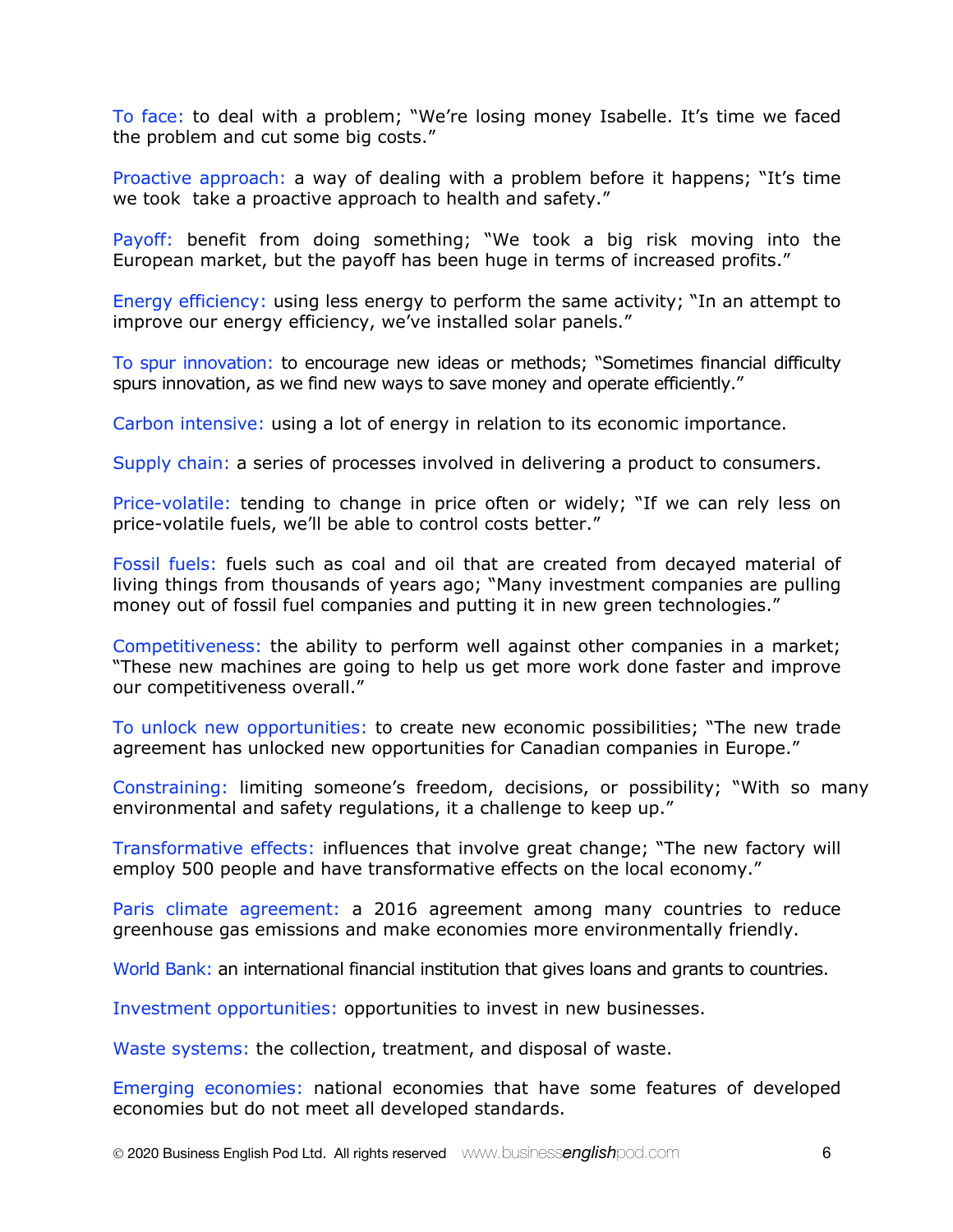# *Language Review*

## **A. Collocations**

Match words from each column to make collocations found in the article.

| 1. Sense of   | a. new opportunities  |  |
|---------------|-----------------------|--|
| 2. Renewable  | b. the alarm          |  |
| 3. To sound   | c. innovation         |  |
| 4. To unlock  | d. positive change    |  |
| 5. Shifting   | e. energy             |  |
| 6. To drive   | f.<br>urgency         |  |
| 7. To take    | g. consumer attitudes |  |
| To spur<br>8. | h. proactive steps    |  |

### **B. Vocabulary Quiz**

- 1. False claims about a company's environmental commitment are called…
	- a. Efficiency
	- b. Greenwashing
	- c. Competitiveness
	- d. Skepticism
- 2. Many companies are making changes to their operations in response to shifting  $\blacksquare$  attitudes.
	- a. Consumer
	- b. Waste
	- c. Renewable
	- d. Crisis

 $\overline{\phantom{a}}$  .

- 3. People who say they will do something but don't are all \_\_\_\_\_\_\_\_\_\_ and no
	- a. Promise / persuasion
	- b. Black / green
	- c. Fun / games
	- d. Talk / action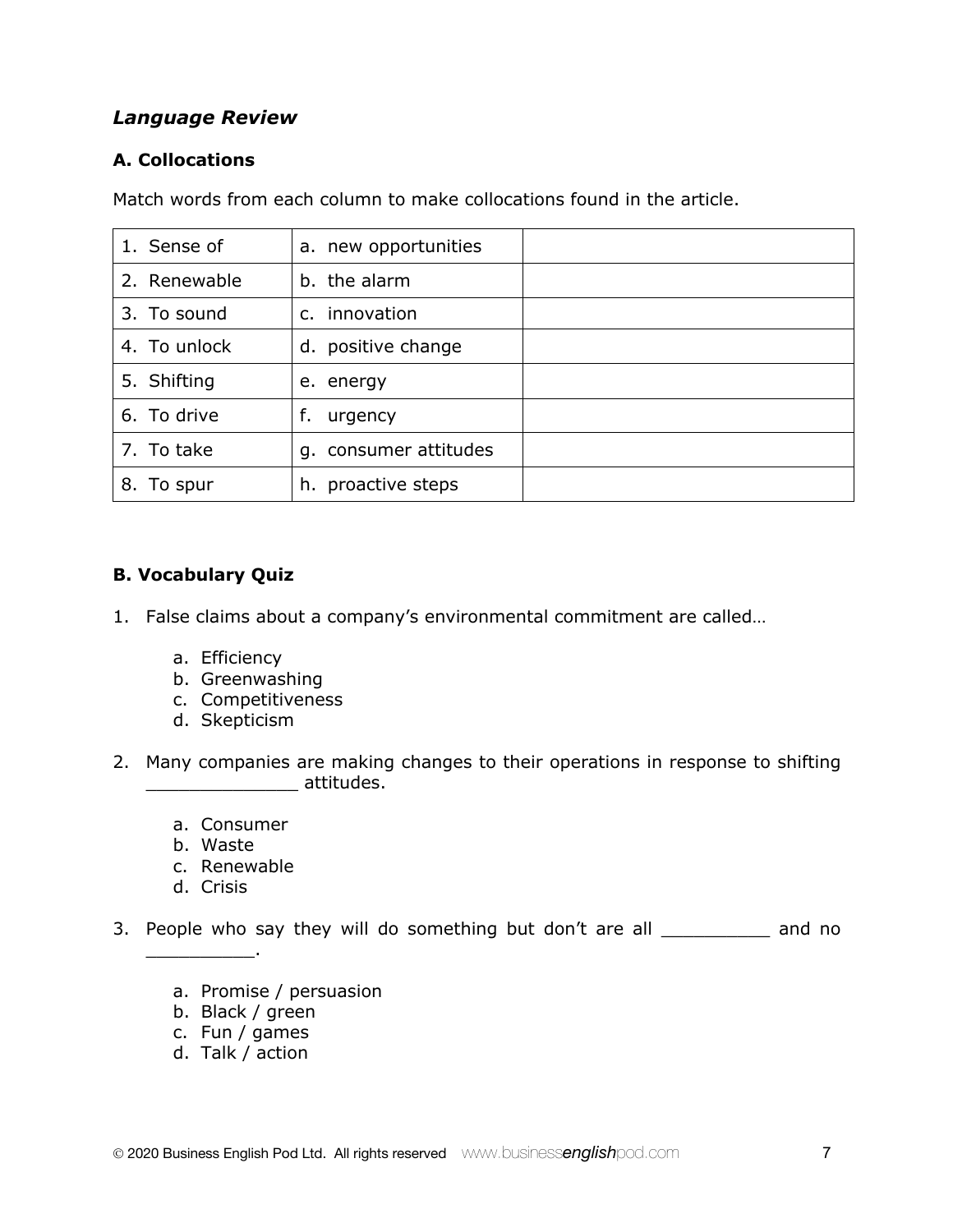- 4. Which of the following describes something that is NOT good for the environment?
	- a. Carbon intensive
	- b. Energy efficient
	- c. Green
	- d. Price-volatile
- 5. Which of the following indicate positive environmental commitments by companies? [choose 2]
	- a. Check-the-box approach
	- b. Renewable energy
	- c. Virtue signaling
	- d. Proactive approach
- 6. Throughout the economy, there is an increasing sense of \_\_\_\_\_\_\_\_\_\_\_\_ about the environment and the role of business in minimizing the effects of climate change.
	- a. potential
	- b. urgency
	- c. exaggeration
	- d. authenticity
- 7. Companies are striving to reduce their reliance on \_\_\_\_\_\_\_\_\_\_\_\_\_\_\_\_\_ in order to meet their commitments under the \_\_\_\_\_\_\_\_\_\_\_\_\_\_\_\_\_\_.
	- a. Supply chains / World Bank
	- b. Renewable energy / Emerging economies
	- c. Fossil fuels / Paris Climate agreement
	- d. Consumers / Climate change
- 8. In many sectors, efforts to be more environmentally responsible are spurring companies to become more more and the companies of  $\sim$ 
	- a. Innovative
	- b. Skeptical
	- c. Constrained
	- d. Intensive